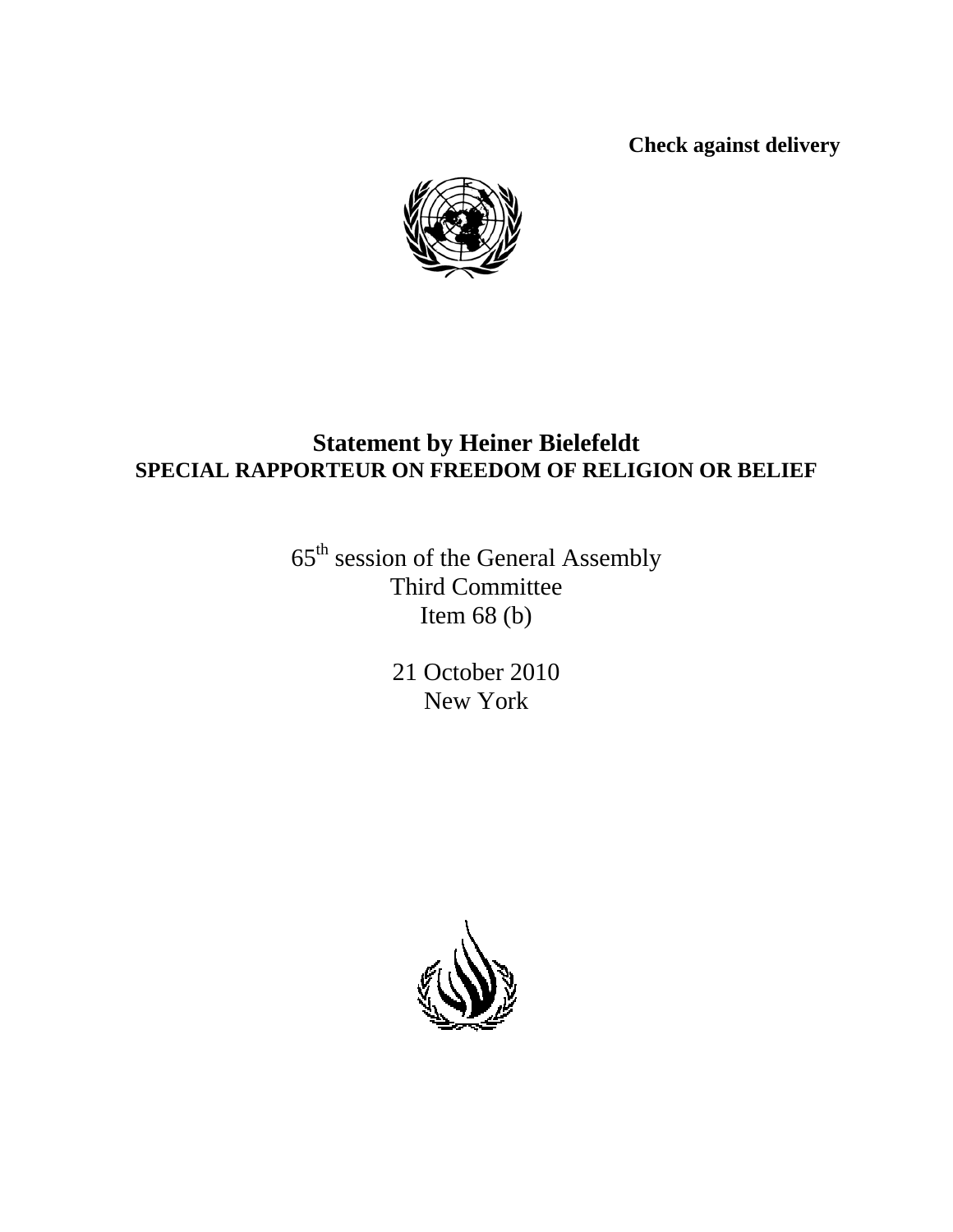Honourable Chair, Excellencies, Distinguished delegates, Ladies and Gentlemen,

It is a privilege to be here for my first interactive dialogue with you on issues relating to my mandate as Special Rapporteur on freedom of religion or belief. Thanks to the outstanding work of the previous Special Rapporteurs (Mr. Angelo Vidal d'Almeida Ribeiro, Mr. Abdelfattah Amor and Ms. Asma Jahangir) the mandate which I have taken up is on solid grounds. During the last 24 years, they have collected a wealth of experience with regard to the numerous issues covered by the mandate. The latest thematic report  $(A/65/207)$ , which I have the honour to submit today, gives an overview of issues of concern with regard to the implementation of freedom of thought, conscience and religion or belief.

It is my aspiration to continue this work in the spirit of cooperation with Governments and all relevant stakeholders. In the few months since assuming my position, I have already learned to highly appreciate the excellent support provided by the Office of the High Commissioner for Human Rights, in particular its Special Procedures Branch.

Allow me to start with a few general remarks on the nature of the right to freedom of religion or belief. The preamble of the Universal Declaration of Human Rights (UDHR) begins with a reference to the "inherent dignity" of all human beings. Human dignity is neither an ascribed societal status, nor a privilege granted by Governments. It does not derive from social agreements, nor can it be made dependent on membership within a particular group of people. Rather, in the words of the UDHR, dignity is inherent in "all members of the human family" and for this very reason deserves an unconditional recognition. Moreover, the UDHR systematically connects human dignity with every human being's "equal and inalienable rights". The inalienability of human rights, including freedom of religion or belief, finally originates from this axiomatic respect for the equal dignity of all human beings.

Human dignity is a concept that resonates strongly in religious or philosophical traditions, across regional and cultural boundaries. The philosophical or theological concepts, metaphors or narratives traditionally used to express respect for human dignity may be different in various cultural contexts and schools of thought. However, what ultimately counts is the fact that human dignity, while providing the normative basis for human rights in general, at the same time constitutes a cornerstone of different religious and philosophical traditions. This in turn enhances the prospects of a broad, active and lasting cross-cultural promotion and protection of human rights, including freedom of religion or belief.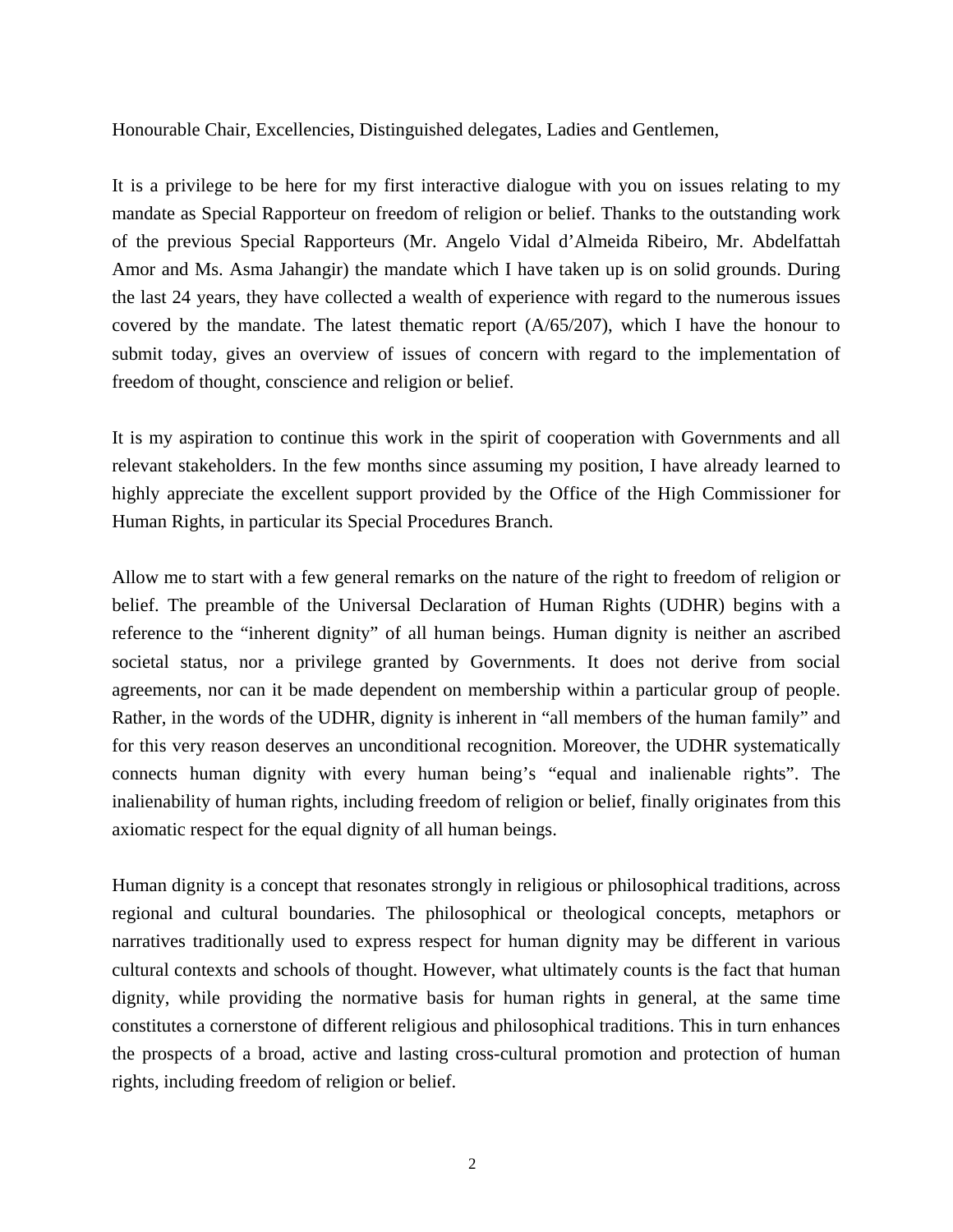As a consequence of its universalistic nature as a human right, freedom of religion or belief has a broad scope of application. It "protects theistic, non-theistic and atheistic beliefs, as well as the right not to profess any religion or belief" (UN Human Rights Committee, General Comment No. 22). It also includes members of newly established communities, minority groups as well as minorities within minorities. In addition, protection must also be accorded to those who have exercised, or wish to exercise, their right to change one's religious affiliation, which constitutes an inherent and essential part of everyone's freedom of religion or belief.

Unfortunately, however, the reports by the previous mandate holders contain many examples of exclusion of people from the enjoyment of freedom of religion or belief. In some countries recognition of religious practice is per definition limited to a particular list of religions, with the result that members of other religions or beliefs face problems, for instance when applying for official documents. Small communities, such as Jehovah's Witnesses, Baha'is, Ahmadis, Falun Gong and others are sometimes stigmatized as "cults" and frequently meet with societal prejudices which may escalate into fully fledged conspiracy theories. Moreover, those who have exercised, or wish to exercise, their right to convert to another religion or belief are not only confronted with negative reactions from society at large; in some countries they are also exposed to criminal prosecution. Further, as a result of a conversion, marriages have been nullified against the will of the concerned couple and persons have been excluded from the right to inheritance. In some States, converts even bear the risk of losing the custody of their own children. In this context I would like to emphasize that freedom of thought, conscience and religion "includes freedom to change [one's] religion or belief" (article 18 of the UDHR) and that "no one shall be subject to coercion which would impair [one's] freedom to have or adopt a religion or belief of [one's] choice" (article 18 (2) of the International Covenant on Civil and Political Rights, ICCPR). This *forum internum* component of freedom of religion or belief enjoys particularly strong protection under international human rights law as an absolute guarantee which under no circumstances may be infringed upon.

Due to its status as a human right, the enjoyment of freedom of religion or belief cannot be made dependent on registration of religious groups by the State. Indeed, making registration a compulsory requirement for practising one's religion would run counter to the very essence of freedom of religion or belief, which includes freedom to manifest one's religion or belief, individually or in community with others, in private or in public. In many countries however, registration requirements – sometimes linked to onerous bureaucratic procedures – are used as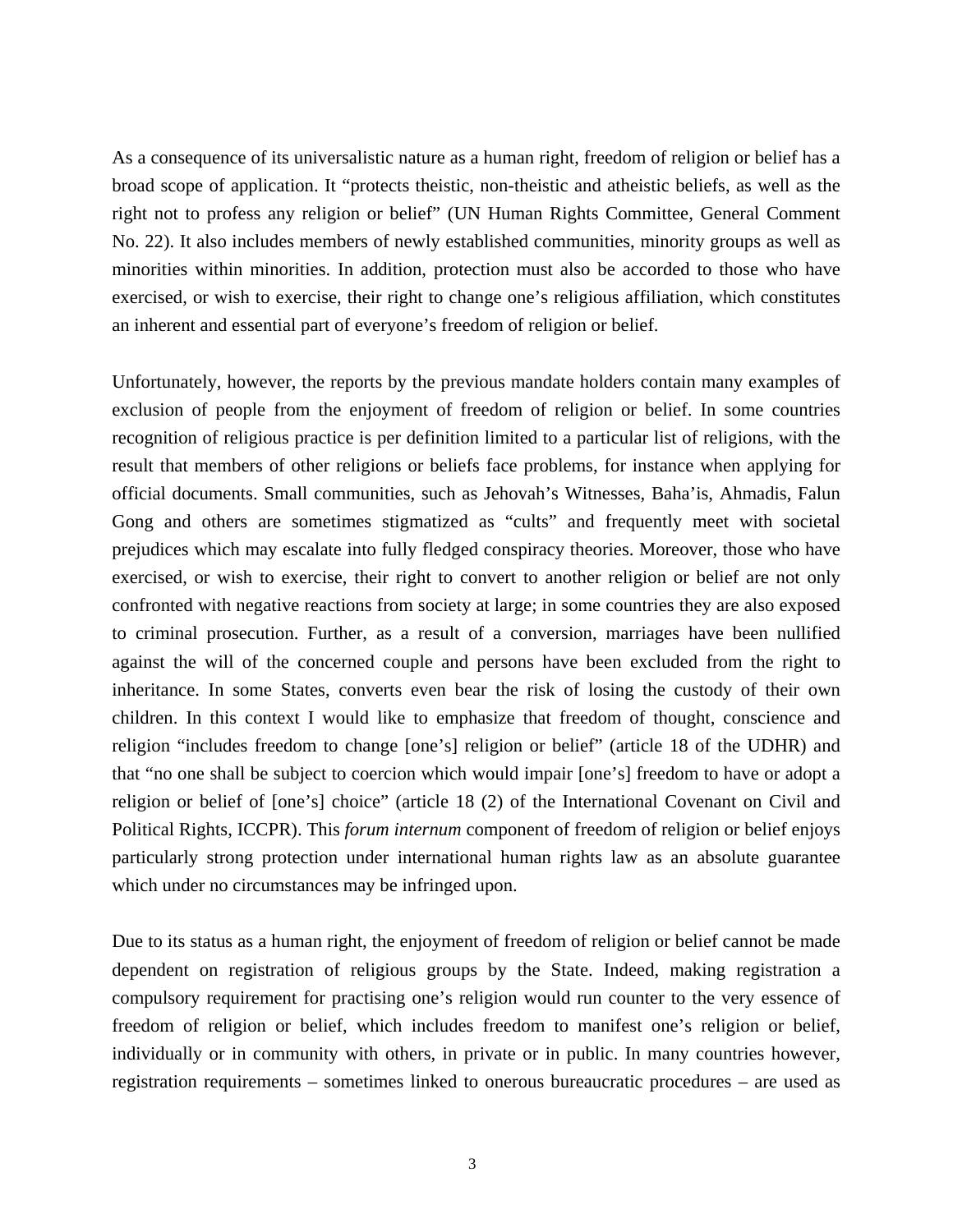instruments to control and restrict the exercise of freedom of religion or belief. Although registration of religious communities may legitimately be required to accord tax privileges for example, it is important to bear in mind that this may not affect the exercise of freedom of religion or belief as such.

Equality constitutes a cornerstone of human rights in general, also deriving from their universal nature. Thus article 1 of the UDHR stresses that "all human beings are born free and equal in dignity and rights". As a result of this egalitarian spirit underlying human rights, States are obliged to combat all forms of discrimination. In the context of freedom of religion or belief, I would like to briefly refer to two forms of discrimination, i.e. discrimination against religious minorities and gender-based discrimination.

It is obvious that members of religious minorities, including atheistic and non-theistic minorities, typically live in situations of increased vulnerability. In many countries, religious minorities face discriminatory obstacles in the education system, in the labour market or when accessing the public health infrastructure. The formal exclusion of minorities from certain positions within the State apparatus is a widespread phenomenon, sometimes even enshrined in legal statutes or the State's constitution. According to numerous reports of human rights organizations, members of minorities also bear an additional risk of falling victim to police harassment or profiling. This is especially likely if societal stereotypes brand members of certain religious communities as "dangerous", "hostile" or even potential "terrorists". In some countries, religious minorities regrettably face insurmountable obstacles when trying to construct or renovate visible places of worship, such as churches, mosques, pagodas, synagogues or temples.

The mandate of the Special Rapporteur on freedom of religion or belief also covers gender-based discrimination. In the context of religion, this has at least two distinct dimensions. On the one hand, women belonging to discriminated communities often at the same time suffer from genderbased discrimination which means that they are exposed to multiple or intersectional forms of discrimination. On the other hand, religious traditions or interpretations of religious doctrine sometimes appear to justify, or even call for, discrimination against women.

One example of the former constellation is the ban on the headscarf which adversely affects Muslim women who, from a religious conviction, decide to wear the hijab. In some countries this may lead to expulsion from schools and universities or discrimination in the labour market. I would like to reiterate that the freedom to publicly manifest one's religious conviction by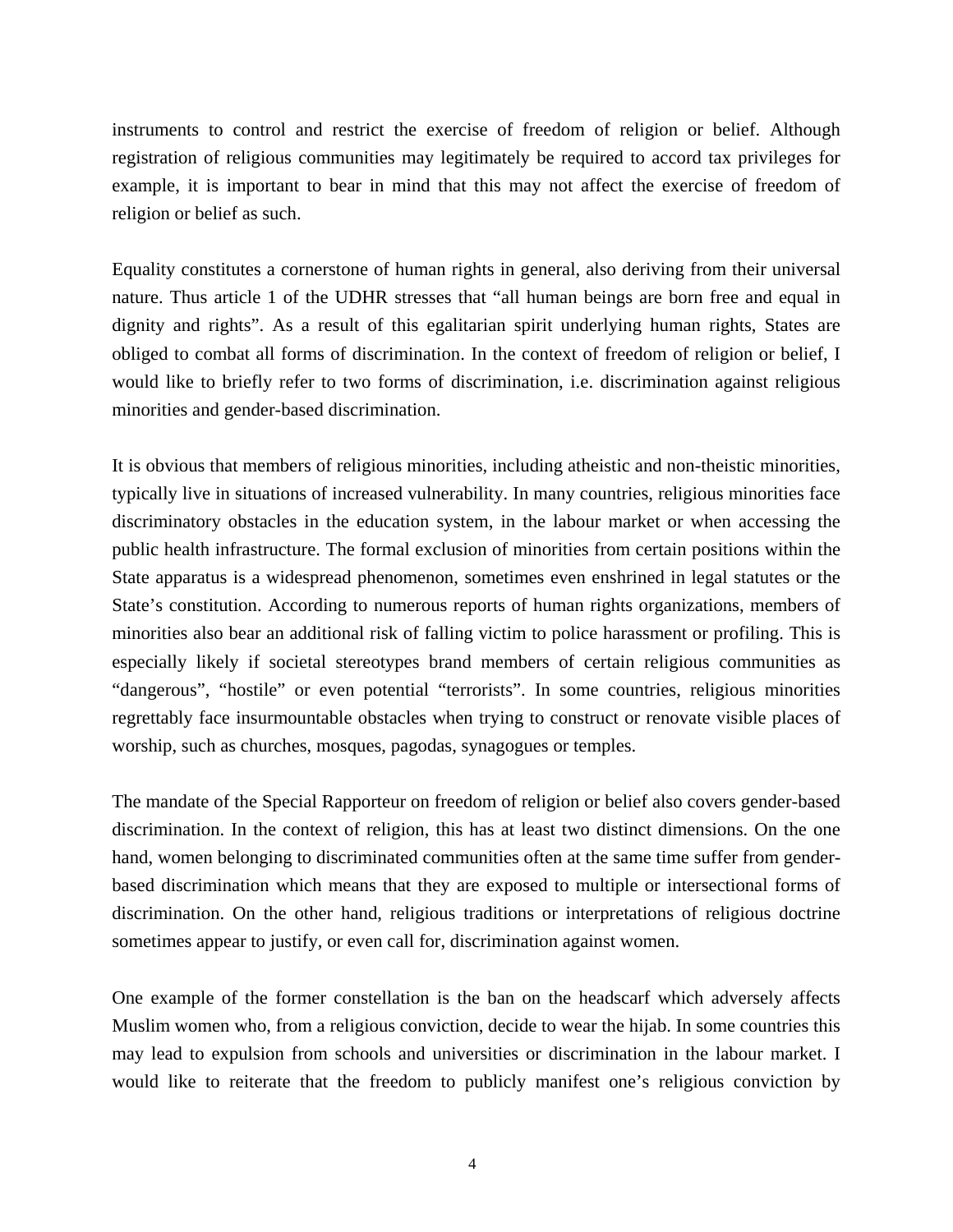displaying visible symbols constitutes an inherent part of freedom of religion or belief. Any limitations to the freedom to publicly manifest one's religion or belief must be "prescribed by law and […] necessary to protect public safety, order, health, or morals or the fundamental rights and freedoms of others" (article 18 (3) of the ICCPR). It is useful to study the criteria developed by my predecessor, Asma Jahangir, in her 2006 report on religious symbols. I fully share her view that the fundamental objective must be to protect both the positive freedom to manifest one's religious conviction, e.g. by wearing religious clothing, as well as the negative freedom not to be exposed to any pressure, especially from the State or in State institutions, to display religious symbols or perform religious activities.

The second constellation of gender related discrimination follows from the experience that religious traditions are at times invoked to deny or dilute the equality in rights of men and women. Obviously this issue has been at the centre of heated controversies within various religious communities themselves. Many members of those communities claim that traditional justifications of gender related discrimination stem from cultural contexts rather than belonging to the substance of the religious teaching. Whatever the justification, all practices that are contrary to women's rights should be condemned and combated.

Ample evidence indicates that women frequently face discrimination in the application of religious laws. One example would be obstacles to inter-religious marriages as they exist in quite a number of countries. This delicate area, in which religious and gender related discrimination appear to intersect, certainly calls for a careful analysis from a human rights perspective. I would like to quote from my predecessor's last report to the General Assembly: "It can no longer be taboo to demand that women's rights take priority over intolerant beliefs that are used to justify gender discrimination" (A/65/207, para. 69).

Honourable Chair, Excellencies, Distinguished delegates, Ladies and Gentlemen,

Under international human rights law, States are obliged not merely to *respect* freedom of religion or belief but also to actively *protect* such freedom against undue interference from third parties. In addition, they should *promote* an atmosphere of tolerance and appreciation of religious diversity, for instance by encouraging inter-religious dialogue as well as by dispelling prejudices which often cause particular harm to members of minorities. Such initiatives could serve the purpose of conflict prevention and also have an early-warning function.